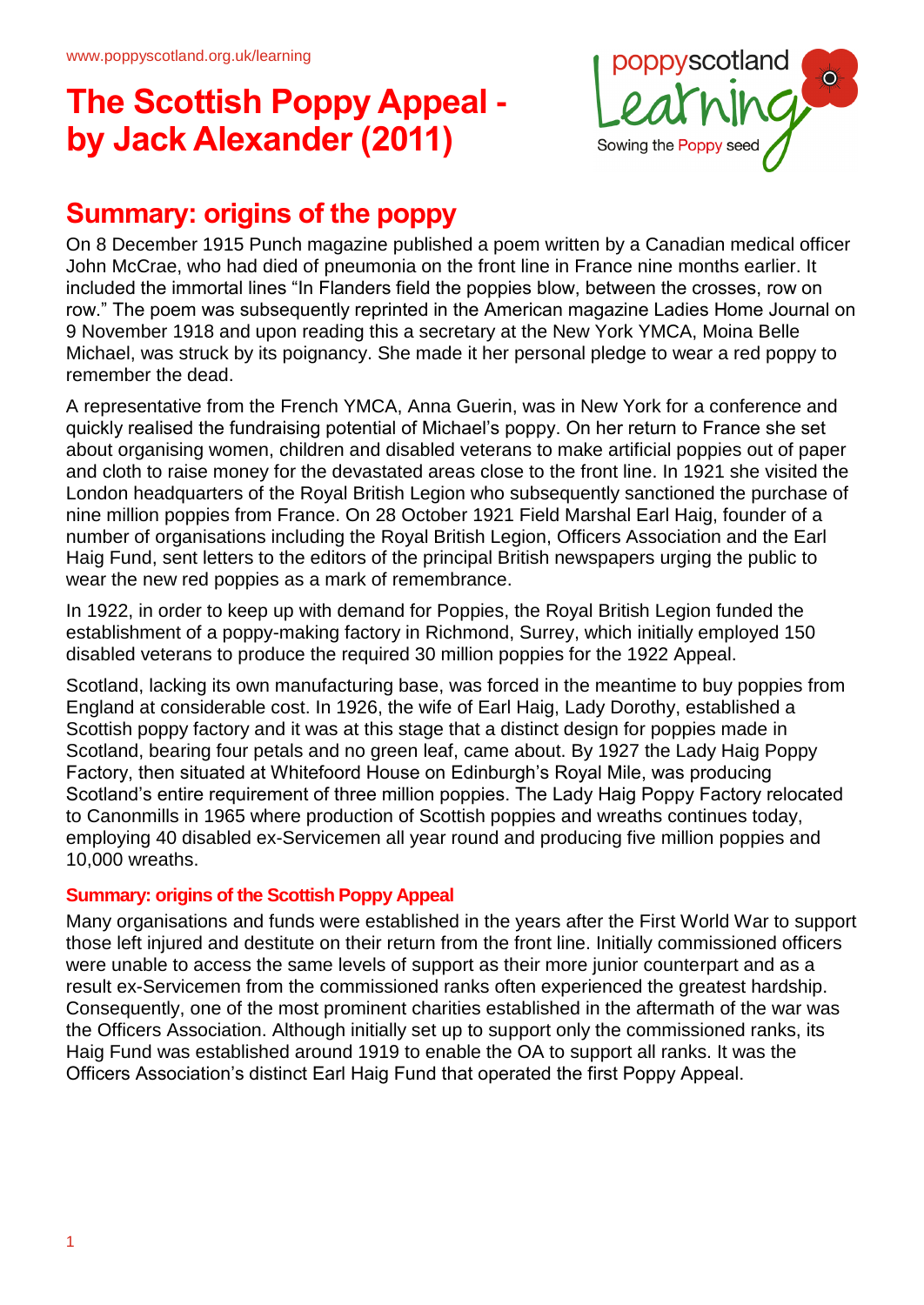

However, having received its Royal Charter the Officers Association in England felt uncomfortable soliciting monies for other ranks and therefore passed the running of this over to the Royal British Legion. In Scotland however, the independent OA office did not share the same concerns and felt there was sufficient legal and administrative segregation between the OA (as defined in its charter) and the OA in its role as "trustee" and operator of the Earl Haig Fund Scotland. The Officers Association Scotland continued to operate the Earl Haig Fund Scotland and the Scottish Poppy Appeal until 1954, when the Earl Haig Fund Scotland was constituted as an independent charity.

In 2006 the Earl Haig Fund Scotland rebranded to Poppyscotland and in June 2011 the charity merged with the Royal British Legion (TRBL), creating the largest Armed Forces charity group operating throughout the UK. Under the terms of the merger, substantial additional investment will be committed to Scotland to make significant improvements to the support services for veterans and their families living north of the Border. Poppyscotland will, however, continue to operate as a distinct, separate charity within the TRBL group of charities.

The Poppyscotland brand will not change and the Scottish poppy and Scottish Poppy Appeal will remain in place, with funds raised from the campaign being used exclusively to support the Armed Forces and veterans' community in Scotland. The manufacture of Scottish poppies at Lady Haig's Poppy Factory in Edinburgh will also continue.

#### **The Scottish Poppy Appeal: origins and history**

In June 1918 James Hay, a discharged soldier, was arrested at the foot of The Mound in Edinburgh and removed to the local Police Court to face a charge of public begging. Private Hay, who was still wearing his uniform, was sentenced to 30 days in prison. The accused had only one leg: he had lost the other one on active service in France. He had also been gassed twice and wore two wound stripes on his tunic. Before the war he worked as a slater's labourer; unable to climb a ladder or keep his balance, he now found himself unemployed. He had a wife and two children to support. They were starving: he was penniless. 'What else am I supposed to  $do$ ?' he asked the Court.<sup>1</sup>

During the 1918 General Election campaign Prime Minister David Lloyd George promised a comprehensive programme of reform to address grave national shortcomings in the provision of housing, health and education. 'What is our task?' he demanded rhetorically. His answer still resounds loudly almost a hundred years later: 'To make Britain a fit country for heroes to live  $in!^2$ 

<sup>&</sup>lt;sup>1</sup> Edinburgh Evening News, 25 June 1918.

<sup>2</sup> *The Times*, 25 November 1918. Speech at Wolverhampton Grand Theatre.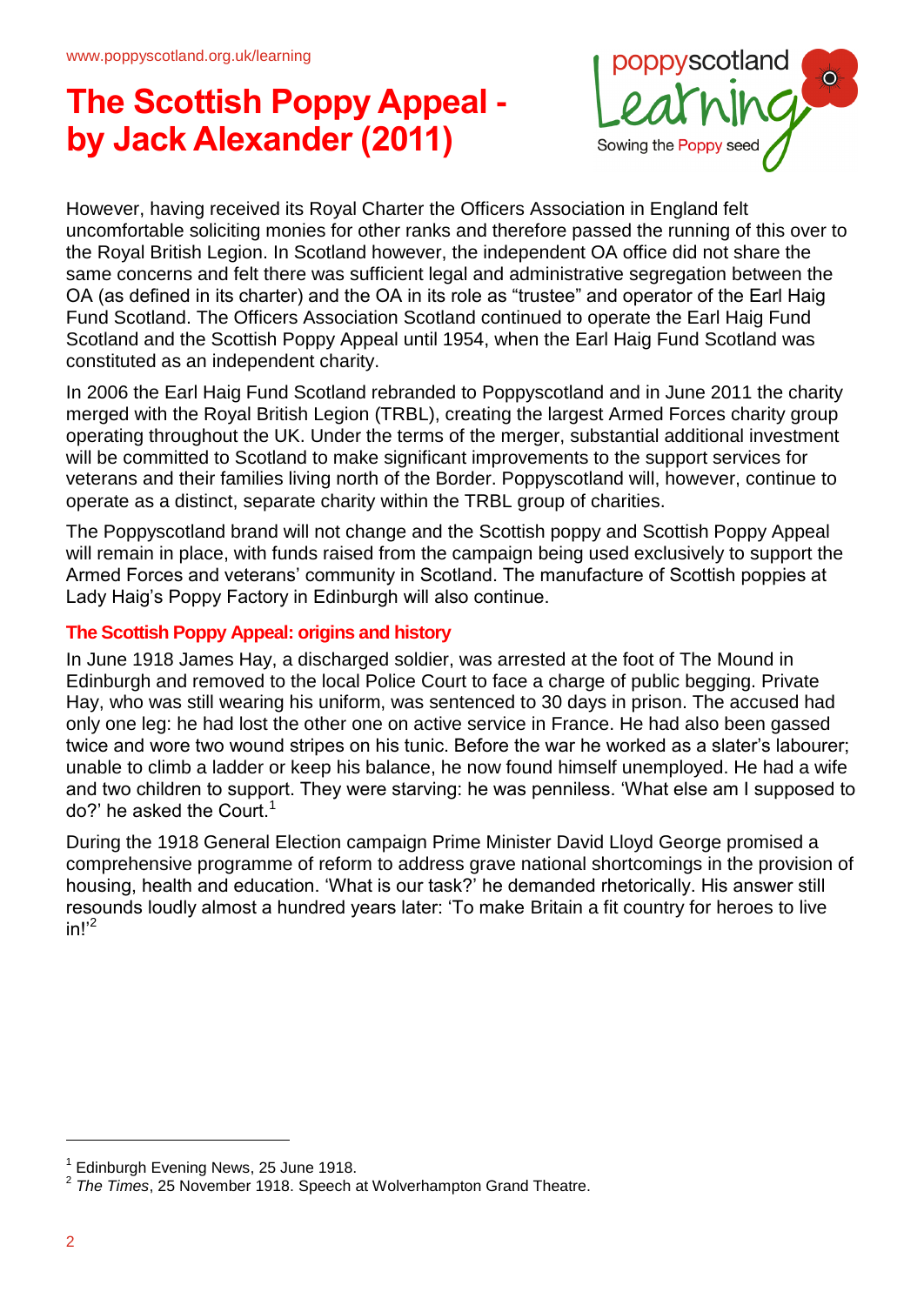

The heroes in question (of course) were the returning members of the victorious British armed forces, who had lately defeated the might of Germany in what the Prime Minister would later describe as the war to end wars.<sup>3</sup>

But another war had been underway since 1914. It was a hidden conflict, made up of countless minor engagements, and did not attract the attention of the press in the same way as the bloody large-scale battles of the Western Front. Its victims were men like James Hay and the anonymous author of the following verses.<sup>4</sup>

> Where are the lads of the village to-day, The heroes of the War? Why, most are in rags, drawing no pay, Wondering what they fought for!

While risking their lives in khaki, Fighting their country's foes, What were their thoughts of the future? Not starvation and misery? – God knows!

They were promised a better Scotland, Comfort after the strife. What a rude awakening To come back to this miserable life!

When standing knee-deep in water, Facing the treacherous "Huns", They moulded their country's future As they calmly manned their guns.

Now in justice give them something, A bit of what they fought for, If it's only a tumble-down cottage With a good old oaken door.

Printed in 1919, this handbill was widely distributed from pavements throughout Britain by thinfaced men in threadbare clothes. A further line was printed in bold across the top of the sheet:

Being an Ex-Service Man – can you help me by buying this bill?

Before the Great War the distressed ex-service man was a common sight on the streets of British towns and cities. Discharged and disabled soldiers wearing Crimean and South African medal ribbons were often found begging for money to buy food or pay the rent. Public opinion was split on whether they were a feckless, undeserving liability or hapless victims of an uncaring and ungrateful State.

<sup>3</sup> *Hansard*, 11 November 1918 vol 110 cc2463-4. 'At eleven o'clock this morning came to an end the cruellest and most terrible War that has ever scourged mankind. I hope we may say that thus, this fateful morning, came to an end to all wars.'

<sup>4</sup> *The Men Who Manned the Guns* – published privately in 1919 by National Federation of Discharged Sailors and Soldiers and distributed to ex-service men to sell on the street. (McCrae's Battalion Collection).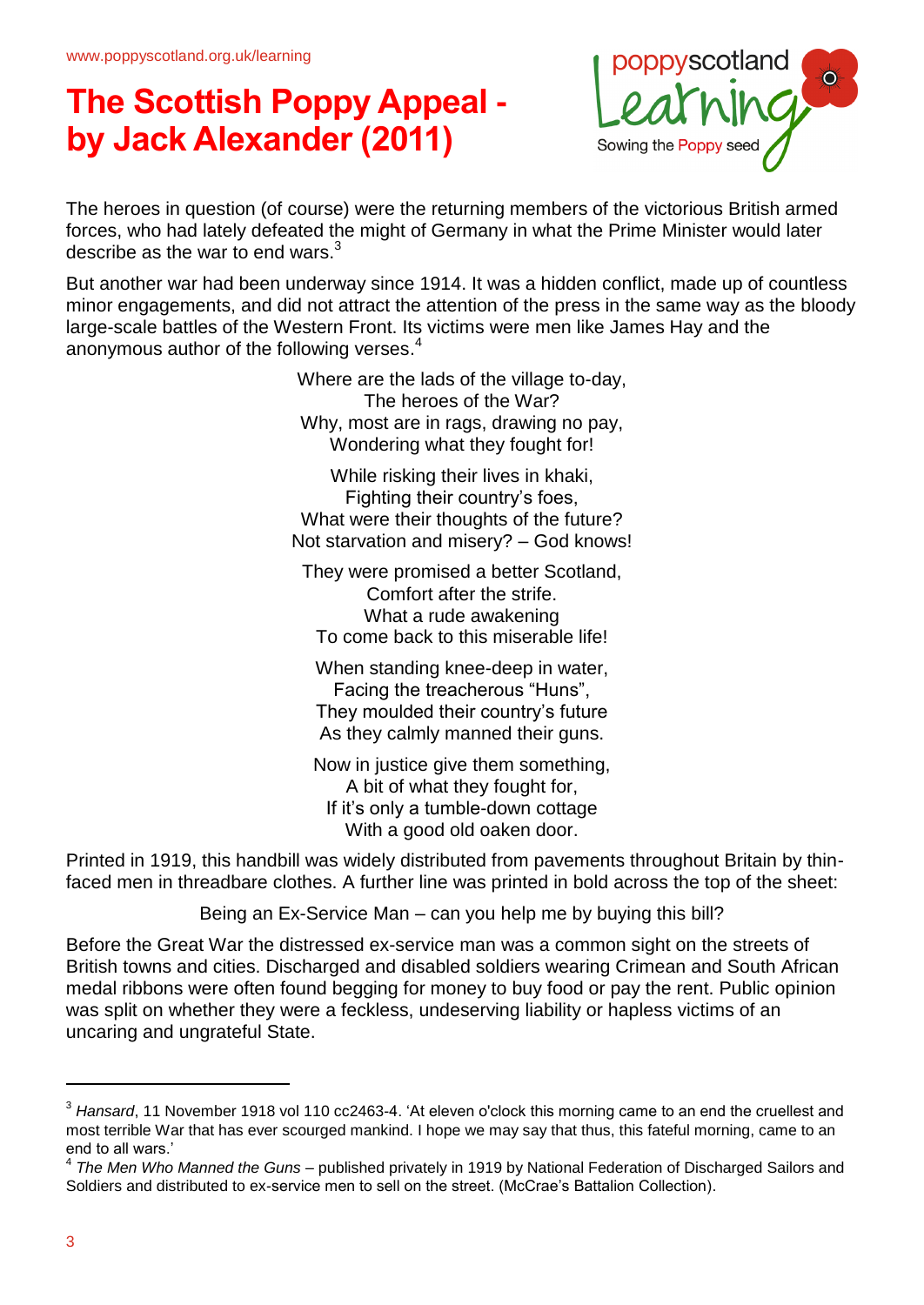

Military disability pensions were administered by Chelsea Hospital.<sup>5</sup> The rates at which they were paid had remained unchanged since the Boer War and were widely acknowledged to be inadequate. The government was content to allow charitable bodies such as the Salvation Army, the Churches and the Soldiers' and Sailors' Help Society to assume the burden of providing necessary additional financial relief. Charitable assistance, however, carried the stigma of the Poor House, and a great many former soldiers, too proud to seek 'institutional' help, preferred a more direct personal approach.

On 4 August 1914 the Kaiser's armies marched across the frontier into neutral Belgium. Great Britain, Belgium's guarantor, mobilised at once and issued an ultimatum demanding withdrawal on pain of military intervention. Germany took no notice: by midnight the countries were at war.

The British Expeditionary Force began concentrating in France eight days later. Its first major engagements took place within a fortnight at Mons, Landrecies and Le Cateau. By September a steady stream of casualties was returning on the Channel transports en route to hospitals and nursing homes across the country.

When the BEF moved to Flanders in October the stream turned into a torrent that would not stop. It was clear that existing pension and military welfare arrangements would soon be swamped. A Liberal administration which before the war had been comfortably preoccupied with the abstract relationship between State and Charity had suddenly to deal with thousands of pressingly urgent cases of real hardship. Parliamentary debate merely blew hot air around the problem until a Select Committee concluded the inevitable: improvements were needed. Finally, in November 1915, The Naval and Military War Pensions Bill was passed:

An Act to make better provision as to the pensions, grants, and allowances made in respect of the present war to officers and men in the Naval and Military Service of His Majesty and their dependants, and the care of officers and men disabled in consequence of the present war, and for purposes connected therewith.<sup>6</sup>

<sup>5</sup> Royal Hospital for Soldiers at Chelsea. See also the papers of the Royal Patriotic Fund in the Public Record Office. Established after the Crimean War, the RPF made grants to disabled servicemen and dependants of the dead. It was entirely funded by private subscription and enjoyed a reputation for inconsistency. It was reconstituted in 1903 to take account of changed circumstances after the war in South Africa. Further constitutional changes in 1915 represented an attempt to grapple with the huge increase in war casualties; however an organisation funded by voluntary subscriptions and hidebound by decades of poor practice was never going to be equal to the challenge. In 1916 its activities (and funds) were brought under Parliamentary control as a new 'Corporation' with the passing of the The Naval and Military War Pensions Bill.

<sup>&</sup>lt;sup>6</sup> Special Report and Second Special Report from the Select Committee on Naval and Military Services (Pensions and Grants), 1915, p.iii: Charity Organisation Review, Volume XXXVII, 1915, page 60. The Committee concluded that the Government must take primary responsibility for pensions. Under the Act, however, passed on 10 November 1915, the voluntary principle remained paramount, although some Government control and funding was incorporated. Heavy casualties from the 1915 actions at Neuve Chapelle, Second Ypres, Festubert, Givenchy, and Loos had already rendered the new legislation unfit for purpose. The belated cross-party recognition of urgent need for reform and the creation of the Statutory Committee and its LWPCs were, however, hugely important.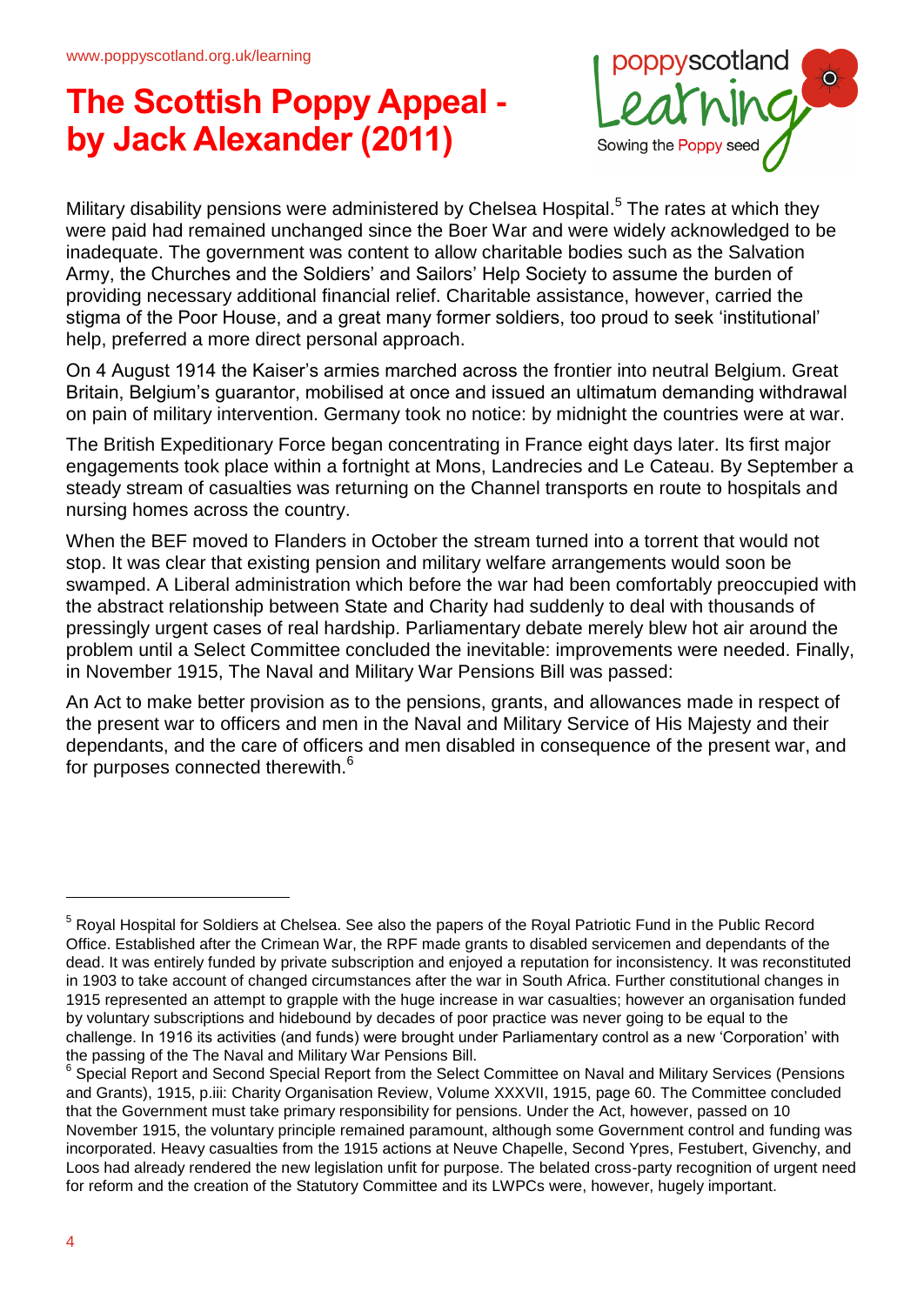

The Act created a centralised 'Statutory Committee', charged with overseeing the work of new Local War Pension Committees (LWPCs). These committees would be staffed by a mix of paid officials and volunteers. There was a long tradition of incorporating a voluntary element in the provision of welfare and it was hoped that local volunteers would have a better understanding of the needs of local men. However, the new procedures took a long time to establish and responses to enquiries were characterised by inconsistency, unfairness and delay. In some areas the committees took months to set up; in others, discharged soldiers and dependants of the dead were treated like malingerers – as if their legitimate claim upon the State were fraudulent or criminal.

By the middle of 1916 there were tens of thousands of desperate cases – by far the majority of them deserving immediate assistance. They included discharged soldiers unable to work and war widows unable to feed their children. Distracted by other pressing matters, the Government had yet to recognise the real scale of hardship.

'National disgrace', was the term used by James Myles Hogge, Liberal Member of Parliament for Edinburgh East. He described the existing welfare arrangements as 'a muddle and a mess'. Hogge occupied a prominent seat on the radical wing of his Party – not so much a thorn in the side of the War Cabinet as a thorn in its collective conscience. In 1915, appalled by the stories he was hearing from ex-servicemen, Hogge had established his own 'Pensions Advice Bureau' with the assistance of Walter McPhail, editor of The Edinburgh Evening News. At his constituency office in Edinburgh and his Parliamentary office in London he was soon receiving more than 500 letters a week. Some of the cases, he told his readers, were 'heartbreaking'.<sup>7</sup>

Hogge argued for a simple pension scale, applied across the country – a clear national standard that the LWPC staff would be unable to misunderstand. Rates of payment would be determined by the level of physical disability. He cited the example of a man with one leg who had been advised to take up employment as a commissionaire. When he refused (on the reasonable grounds that he was unable to stand for long periods at a time) he was told no further assistance would be forthcoming. 'Such is the scale of the problem that the Government's only recourse must be to set up a dedicated Ministry of Pensions with a Minister of State in the Cabinet so that never again in this Country shall we submit to the scandal of picking up a discharged or disabled soldier either off the kerbside or out of the workhouse.<sup>8</sup>

 $^7$  James Hogge is rarely mentioned in domestic histories of Great Britain during the First World War. Much of the good 'welfare' practice that came out of the war years was originally advocated by him, and the work of his private 'Pensions Advice Bureau' was effectively copied by the ex-service men's organisations and (later) by the British Legion. The Legion, in particular, owes him a substantial unacknowledged debt. There's a good short biography of Hogge in the *Journal of Liberal Democrat History* 30, Spring 2001. It was written by R. Ian Elder, whose father served with the 16th Royal Scots in 1917.

<sup>&</sup>lt;sup>8</sup> Hogge's speeches on this and related issues are numerous throughout the war, but see (for example) the above quote from a meeting at Whitefield's Tabernacle in London on the afternoon of 29 October 1916, as reported in *The Scotsman* on 30 October 1916.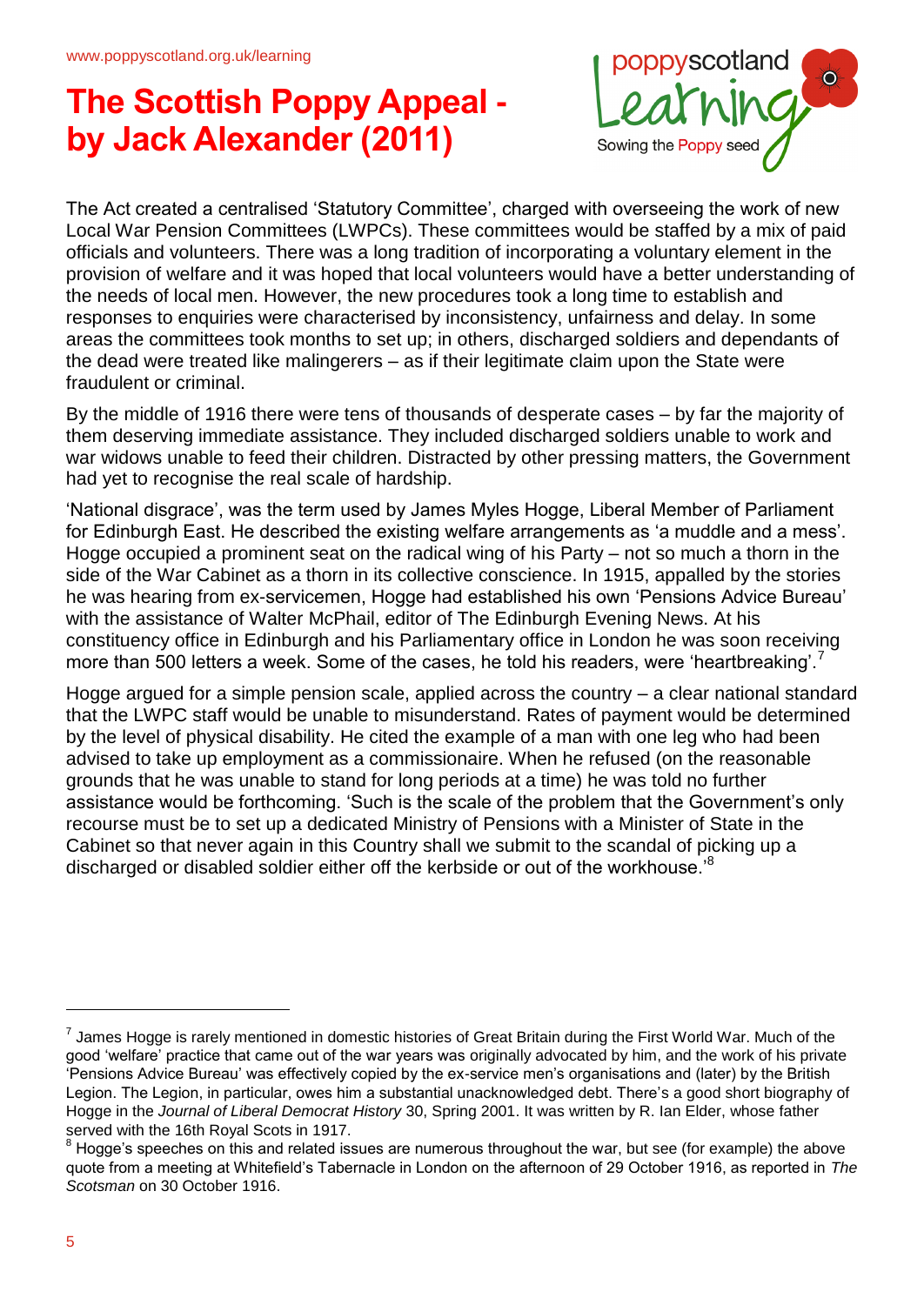

When Lloyd George formed his Coalition Government in December 1916 the Ministry of Pensions was duly created – with Glasgow Labour MP, George Barnes, at its head. Its stated task was to 'unify the administration of pensions, grants and allowances during the continuation of the present war and for a period of six months thereafter'.<sup>9</sup> In recognising that the problem existed, the Government still appeared determined that it was only temporary. Hogge, and others, pointed out that disablement was a lifetime condition and that the challenge would not disappear within six months of peace being declared. However, for the moment, an important victory had been won.

The new Minister drew up a warrant in 1917 which increased the level of pension payments, tying those payments (as Hogge had suggested) to the level of physical loss, rather than the old standard, loss of earning capacity, which in the past had led to men with similar disabilities receiving substantially different awards. Payments would also be adjusted to follow increases in the cost of living. It was a sea-change in welfare provision – a triumph of good will and conscience over other equally pressing financial imperatives. However, partly because of the sheer number of claimants and a continuing reliance on incompetent but well-meaning local volunteers, men could often become 'lost' in the system.<sup>10</sup>

In August 1917 Ayrshire-born Labour MP, John Hodge, became the new Minister of Pensions. Hodge was also chairman of trustees of a scheme for disabled soldiers - The King's Fund for Disabled Officers and Men. The fund hoped to raise £3,000,000 to help wounded army veterans who were finding it increasingly difficult to find work. The King had opened the Fund with a personal donation of £25,000 and topped it up by redirecting a £53,000 cheque given to him by the City of London on the occasion of his silver wedding. In touring the country in search of donations, Hodge had continually to defend the Fund against criticism that the Government was attempting to divert some its responsibilities on to a charity. James Hogge was curious to know why a disabled soldier begging for money in the street would be liable to arrest while the Minister, engaged (effectively) in precisely the same business (albeit on behalf of third parties), would be allowed to continue on his way. The Government should grasp the nettle (Hogge insisted) and provide sufficient resources centrally to tackle the problems.<sup>11</sup>

 $^9$  The Act (22 December, 1916) brought the powers and duties of the Admiralty, Chelsea Hospital, the Army Council and the 1915 Statutory Committee under the umbrella of the new Minister of Pensions.

 $10$  Under the Warrant, each man was awarded a 'definite sum of money for a definite hurt'. See Hansard, 5 th Series, 1917, LXXVIII, 251. For example, a private soldier would be entitled to 27/6 per week if he had lost two or more limbs; or 22/- if he had lost one leg at the hip. Payments varied in direct relation to rank held. The complexity of the 'Pension Scale' indicates a level of attention to detail unseen in any earlier arrangements for assisting disabled ex-service men. See also Cmd. 1446, The Third Annual Ministry of Pensions Report, 1920-21 (1921), page 58.

<sup>&</sup>lt;sup>11</sup> Speech at the opening of the Stepney Branch of the Federation of Discharged Sailors and Soldiers, 3 October 1918. See The Scotsman 4 October 1918.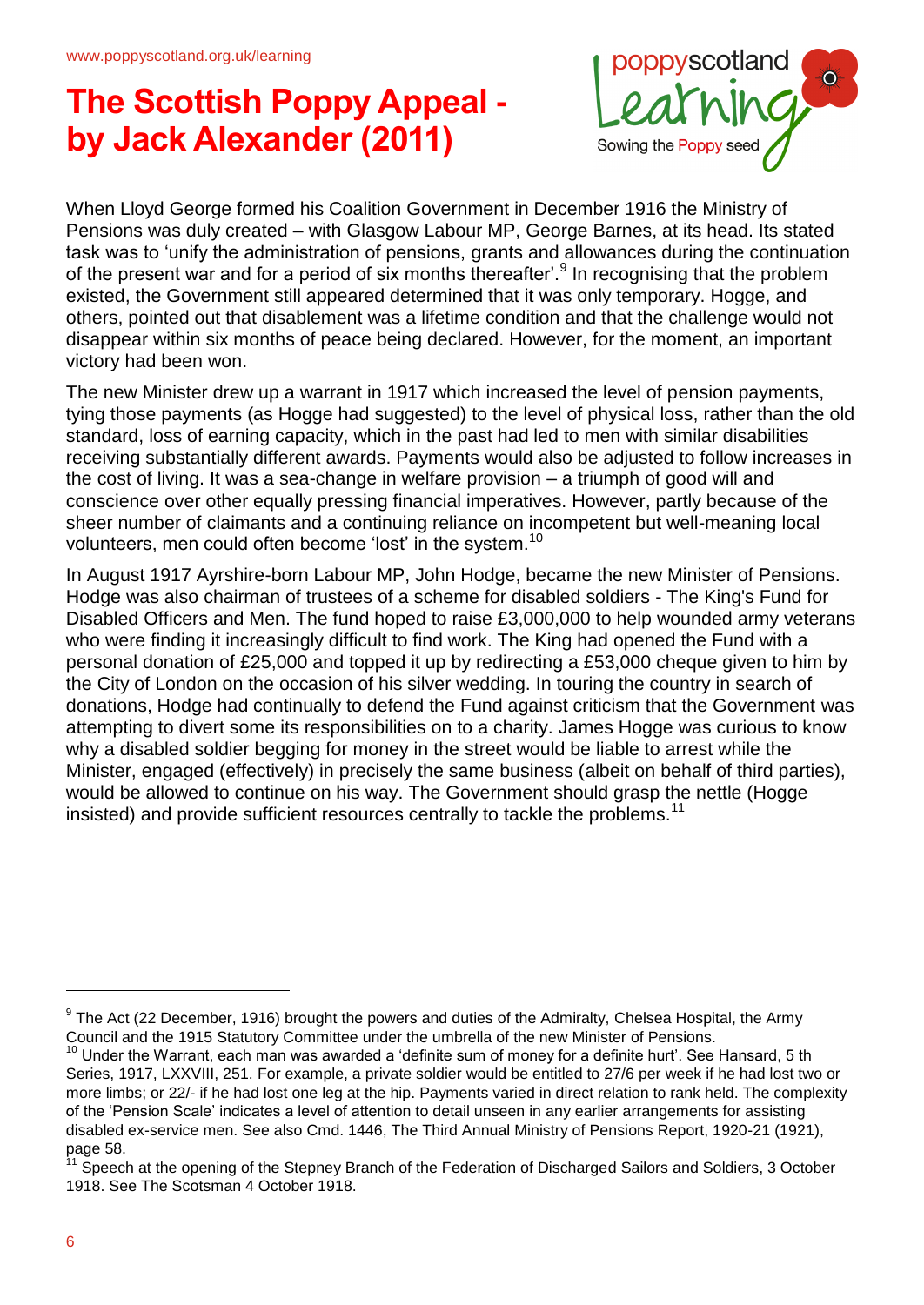

Meanwhile ex-servicemen were finding a voice of their own. In September 1916 the National Association of Discharged Sailors and Soldiers had been formed in Blackburn, Lancashire. With strong links to the trade union movement, the Association provided comradeship, mutual assistance and advice on welfare issues. It also hoped that by banding together, its members might be better able to deliver their message to a government that they considered (at best) to be a little hard of hearing.

In April 1917 the Association's more radical brother was born – with James Hogge as one of the midwives. In drafting a new Military Service Act (the 'Review of Exceptions Bill') the Government announced its intention to re-conscript tens of thousands of men who had already been discharged invalid. They would take up administrative jobs within the military, allowing an equal number of fit soldiers to be re-directed to fighting units at the front. At a time when large numbers of men had not yet served once, many of the country's wounded and discharged 'heroes' would be asked to serve a second time.

This was just inflammatory. The National Federation of Discharged Sailors and Soldiers came into the world in anger.<sup>12</sup> The founders announced that they would campaign politically and fight by-elections. The Government, conscious of events in Russia, was startled into establishing a third group, the somewhat unfortunately named Comrades of the Great War, whose inaugural meeting was presided over by the august figure of Lord Derby, then Secretary of State at the War Office. Supported by the Establishment press and powerful patronage, the avowedly nonpolitical Comrades soon began to attract a substantial membership. James Hogge, whose sights remained firmly set on the welfare issue, was disturbed by signs of rivalry among the groups and spoke out in favour of 'cooperation'. Others went further. Major-General Horace Smith-Dorrien, survivor of Isandlwana, whose stand at Le Cateau had saved the BEF in 1914, was the first public figure to suggest amalgamation. He was followed by the country's most famous disabled senior officer, Major-General Ian Hamilton, who had lost the use of his left hand to a Boer bullet at Majuba in 1881.<sup>13</sup>

 $12$  The Federation adopted a single word for its motto  $-$  'Justice'. Forty-two branches were formed in Scotland. They finally came together in Edinburgh on 6 April 1918 at the first Annual Congress of the Scottish Federation of Discharged Sailors and Soldiers. It was not a particularly united gathering. The Glasgow delegates vigorously opposed the presence of 'civilians', notably Hogge, who was unanimously elected honorary president after the Glasgow contingent had chosen to leave the conference.

<sup>&</sup>lt;sup>13</sup> Hamilton's initiative was carried out under the auspices of the War Office. Sir Ian, of course, had commanded the British Expeditionary Force at the Dardanelles. The able and courageous Smith-Dorrien had been eased out of active service following a disagreement with Sir John French.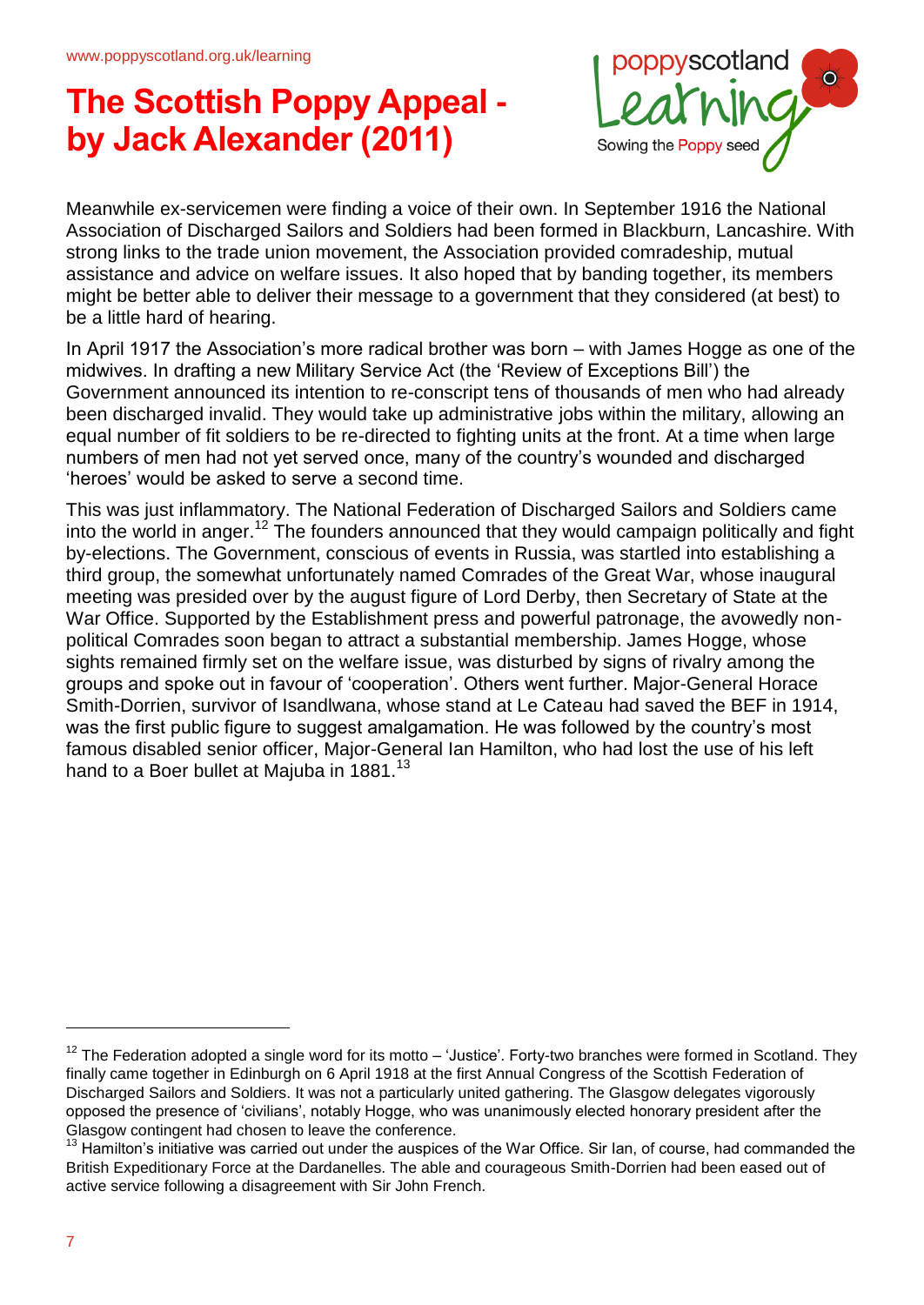

But to no avail. Each organisation remained jealous of its independence. And as the war drew to its victorious conclusion their anger was further inflamed by the crass stupidity of the Government's demobilisation scheme, which classified soldiers on the point of discharge according to their importance to the economy. Thus a man who had served since 1914 and been wounded several times, might have to stand aside and allow other men who had never been abroad, to return to civilian life before them. It was iniquitous. Yet another organisation appeared in protest, the National Union of Ex-servicemen, circulating what at times amounted to revolutionary propaganda. Peace had been declared on the continent, but campaigning would continue at home.

The first anniversary of the Armistice saw informal ceremonies of Remembrance taking place across Great Britain. Families of the dead mourned the loss of loved ones; former soldiers mourned the loss of pals. Campaign medals had already been issued and bright coloured ribbons stood out amongst the grey overcoated crowds. Many of the men, however, had no ribbons. In their place were pinned pawn tickets – simultaneously an expression of deep pride and even deeper national shame.<sup>14</sup>

Three hundred thousand ex-service men were unemployed – many for lack of suitable jobs, many because they remained unable to take up employment.<sup>15</sup> The Ministry of Pensions had rationalised its procedures and there were fewer cases of extreme injustice – although men whose physical or mental condition was unstable might over time suffer the indignity of multiple applications and assessments. Two things were clear. Disabled servicemen and families of the "honoured" dead required a strong advocate to help them in their dealings with bureaucracy. The job had always been too big for Mr Hogge. It required an army of Hogges, a 'Legion' of them, if you will. And there was indeed scope for charitable involvement at the sharp end – to pick up those unfortunates who fell through the net, or who were patiently waiting to be examined and 'processed'.

It was at this point that Britain's most distinguished soldier moved to the front of the stage. Field-Marshal Sir Douglas Haig, Commander-in-Chief of the victorious British and Commonwealth armies, had previously remained in the shadows. In 1917 he had written to the War Secretary, pressing for adequate pensions for disabled officers and their dependents.<sup>16</sup> Officers were in a substantially worse position than enlisted men. In the pre-war Army they had traditionally enjoyed the benefits of an independent income. The War Office did not consider that they might require Government assistance.

 $14$  I first heard the pawn ticket story many years ago from members of the 16th Royal Scots. The 'tradition' lasted until well into the 1930s. Richard Holmes referred to it on a number of occasions, most notably in his masterful book, Tommy – The British Soldier on the Western Front 1914-1918 (London, 2005).

 $15$  The figure had risen to 350,000 in press reports at the end of 1919.

<sup>16</sup> Letter dated 20 February 1917 to Lord Derby. Quoted by John Terraine in *Douglas Haig – The Educated Soldier* (London, 1990).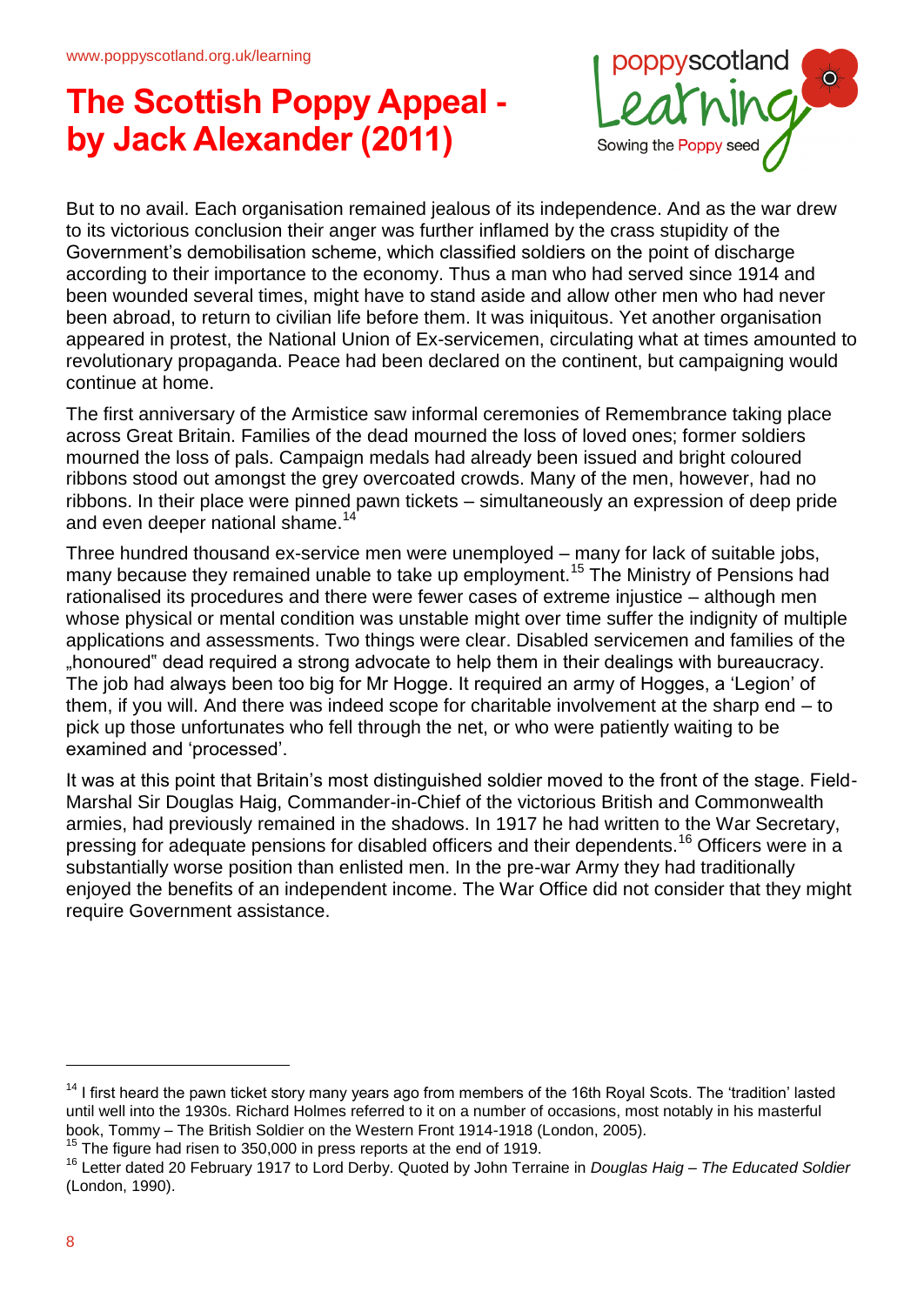

The New Armies, however, had demanded the commissioning of tens of thousands of young men who did not conform to the earlier model of the gentleman soldier. In addition thousands more were commissioned from the ranks. Men who had commanded companies on the Western Front now found themselves destitute – with nowhere to turn for assistance. The Federation, in its wisdom, had banned commissioned men from membership. Some were reduced to peddling matches and bootlaces in the street. Haig took up their cause, acknowledging the plight of other ranks, but pointing out that former officers needed to eat, too. In January 1920 he successfully united a number of smaller organisations to form a single, dedicated Officers' Association and (simultaneously) raised over three quarters of a million pounds to prime the pumps. It was a considerable sum, but with expenditure rising quickly to £40,000 per month, the Officers' Association would use most of the available funds in its first year.<sup>17</sup>

Haig spent most of 1920 on the stump. He spoke on countless platforms across the country, coupling his requests for donations with calls for unity amongst ex-servicemen, invoking the spirit which had bound his Armies together during the war and expressing his hope that the same spirit might unite the nation to face the challenges of a world at peace.

Meanwhile, impressed by the success of Haig's initiative, the Federation had softened its position on amalgamation. The Government had established the United Services Fund as a charitable home for the substantial profits made by service canteens during the war. Seven million pounds were available for distribution to deserving military causes. If amalgamation could be achieved, then the new, united, body – possibly to be called the 'Warriors Guild' – might have some real money to work with.<sup>18</sup>

It was an attractive prospect.

In August 1920 a meeting took place at the Royal United Services Institute in London. Delegations from the Association, the Federation, the Comrades, the Officers' Association and the National Union gathered to discuss unification, under the chairmanship of the Federation's charismatic and determined Fred Lister, who had been wounded on the first day of the battle of the Somme while serving as a private with the 11th East Lancashire Regiment, the famous 'Accrington Pals'.

 $17$  The object of the OA was to create a national fund to 'fulfil the nation's obligations to disabled officers and to the widows and orphans of officers who had given their lives'. *The Scotsman*, 5 October 1920 reported the monthly expenditure and estimated that at least £500,000 per year (for an indefinite and extended period) would be needed to alleviate the distress of needy and deserving cases. At that point the Officers' Association had raised only £890,000 in donations. Because of the 'enormous' scale of the problems, it became pressingly necessary to decentralise the work from the OA's London HQ. Branches were opened around the country and the substantial Edinburgh HQ (with close operating links to the Infantry Record Offices in Hamilton and Perth) began operating in March 1920.

<sup>&</sup>lt;sup>18</sup> The War Office established the United Services Fund under Julian Byng, who served as GOC 3rd Army from 1917 to 1918. The available monies were popularly known as 'Byng's Millions'.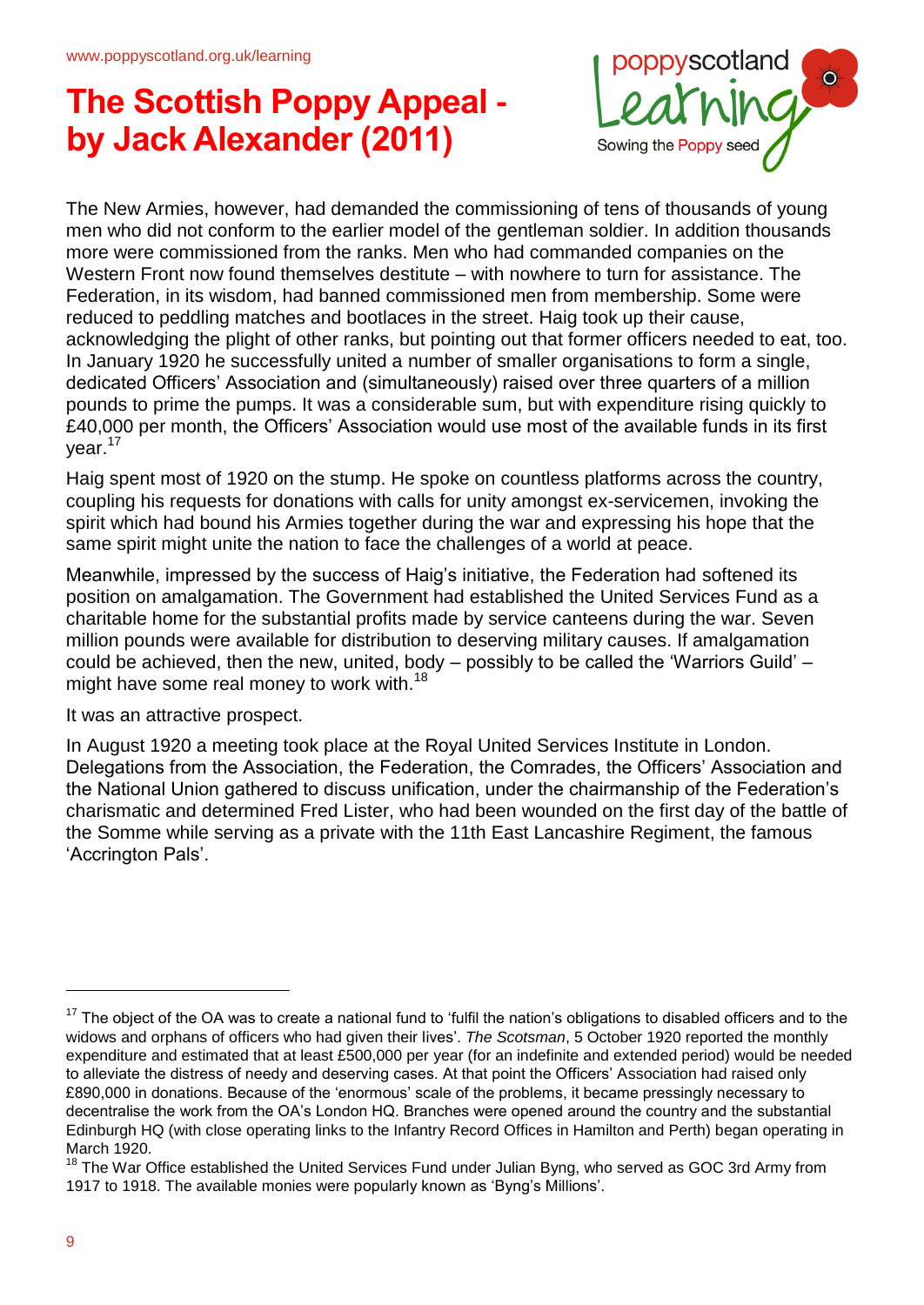

Lister announced that there would in fact be no unification as such. Rather there would be a process of complete integration, the formation of an entirely new, non-political structure, dedicated to the representation of all ex-service men and their families, regardless of rank. The response was all but unanimous; proposals went out to the branches and by December the matter was agreed.

A Unity Committee would preside over the dissolution of the old and the creation of the new. Almost its first task was to decide on a name. The 'Warriors Guild' fell by the wayside, as did the 'Imperial Federation of Comrades'. In their place the Federation's simple suggestion was chosen. On Saturday 14 May 1921, at a Unity Conference in London, the draft constitution was approved, the Prince of Wales was elected Patron and Sir Douglas (now Earl) Haig was appointed National President. Next morning, representatives of the Association, the Federation, the Comrades and the Officers laid wreaths at London's Cenotaph to symbolise the birth of the 'British Legion'.

Scotland, meanwhile, was busy going its own peculiar way, holding its Unity Conference in Edinburgh on 18 June. Chairman Sir William Dick-Cunyngham presided over what delegates were pleased to call the first Executive Council of the British Legion. Almost immediately the Council elected office bearers and secured headquarter premises at 28 Rutland Square, next door to the offices of the Officers' Association.

London's Legionnaires were confused. There were still two weeks before the official launch of the Legion in England. Scottish representatives had pre-empted that launch. At first it was assumed that the new body would be simply a Scottish 'branch' of the overall British structure. Scottish representatives, however, took offence at the notion that Scotland be designated a mere 'Area' and objected to the suggestion that they pay an annual 'Affiliation Fee' to London. On the official launch of the British Legion, therefore, the Scottish Executive renamed their organisation 'The British Legion Scotland' and proceeded to follow an independent course. Neither the Prince of Wales nor Earl Haig (whose Presidency transcended borders) was able to make them change their minds.

Six million men served in the war. One and three quarter million of them suffered some degree of disablement, of whom half were permanently disabled. There were more than 40,000 limbless men, a surprisingly small number set against the total, but explained by the high number of amputees who had died of their wounds.<sup>19</sup> The Legion was responsible for a diverse community of more than ten million men, women and assorted dependents. The task that the new organisation faced was intimidating. Lobbying for improvements in legislation was a longterm commitment; the representation of individual ex-service men and war widows was a much more daunting challenge. Above all, money was needed for immediate relief.

Reserves from the United Services Fund were used to acquire suitable 'social centres and meeting rooms' for all the many branches – including those in Scotland. At a wider, national level the Legion undertook:

<sup>&</sup>lt;sup>19</sup> See J.M. Winter, Some Aspects of the Demographic Consequences of the First World War in Britain. (Population Studies, Volume 30, 1976); and J.M. Winter, Britain's 'Lost Generation' of the First World War (Population Studies, Volume 31, 1977).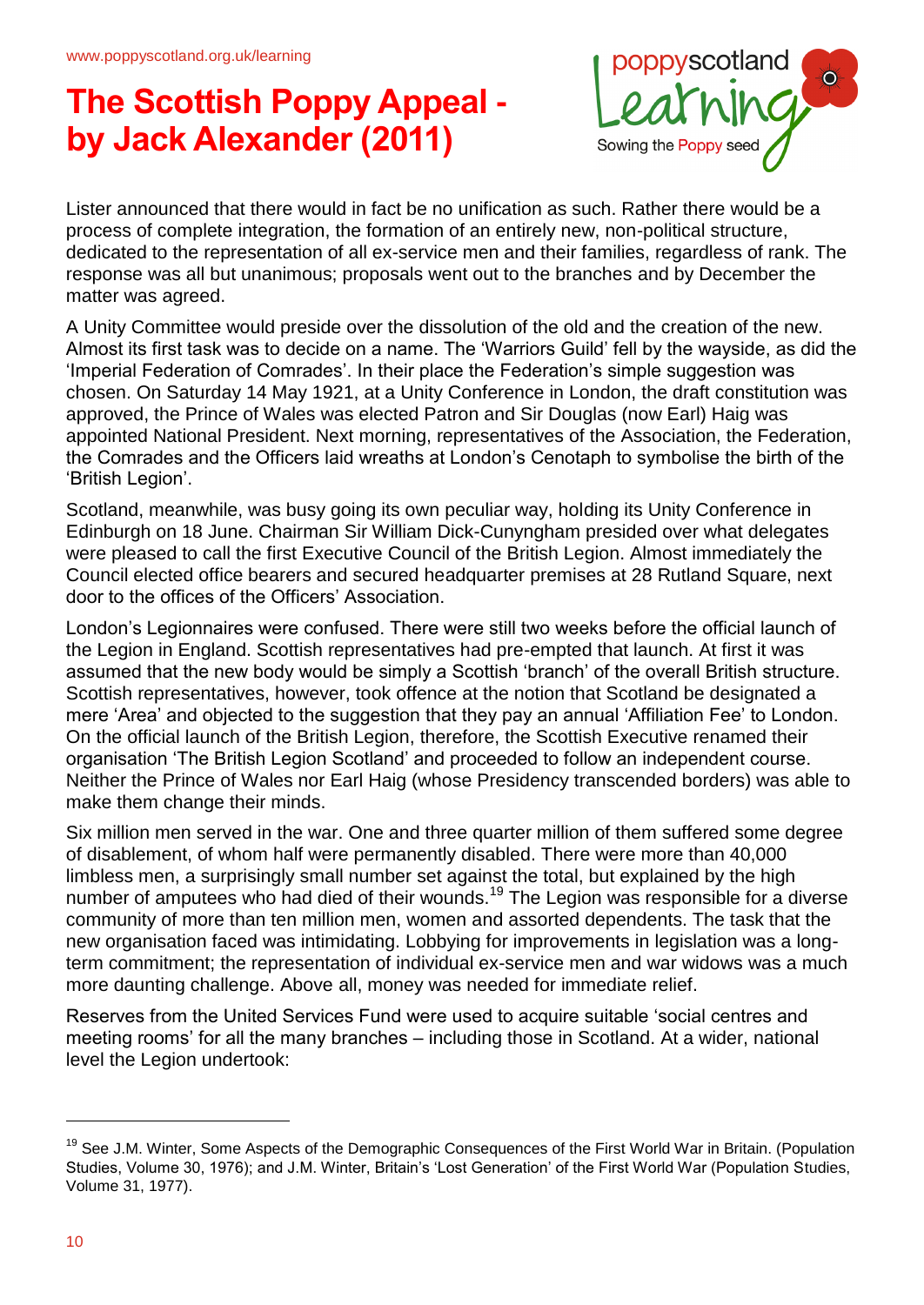

- To inaugurate and maintain comradeship;
- To inculcate a sense of loyalty and service;
- To perpetuate the memory of those who died in the service of their country;
- To endeavour to obtain preferential treatment for ex-service men and women in all matters relating to employment;
- To assist ex-service men, ex-service women and the widows, children and dependents of those who have served in relation to pensions, etc;
- To promote the welfare of the women and children left by those who fell in the War, and to assist them to visit the graves of relatives;
- To assist serving men in connection with their return to civil life, and promote the interests of their dependents while they are serving;
- To promote and support schemes for the education of ex-service men and ex-service women and their children.

This was an ambitious programme and would require a substantial permanent fundraising capability. Haig himself had observed that many disabled soldiers were very young. It often seemed that the Government had missed this salient point. In paying its 'debt' to those men, he said, the Nation was embarking on a commitment that might last 70 years or more. Haig's Officers' Association had survived the merger. A Royal Charter protected its extensive funds which had been donated specifically for the benefit of commissioned ranks. The 'O.A.', however (under the determined leadership of Haig), was able to justify considerable disbursements to the Legion to help with initial administrative costs. The O.A. also handed over the assets and organisation of the 'Great War Remembrance League', set up by Haig in 1919 in order to solicit regular donations from the public.<sup>20</sup> Thus the Legion inherited a working appeals office, fully staffed and highly motivated. On 4 August 1921, the anniversary of Great Britain's declaration of war, it issued its first tentative request for donations. £10,400 was raised.

It was a promising start. But how much better might the Legion do if it had a symbol – a recognisable device that defined both the organisation's troubled origins and its hopes for a brighter, better future?

 $20$  The Officers' Association was responsible for operating at least two charitable funds: the 'Great War Remembrance League' (which disbursed money to all ranks), and the 'Earl Haig Appeal Fund', also known as the 'Earl Haig Fund' or 'Earl Haig's Fund'. It's hard to find a precise date for the founding of either of these, but the League is clearly the senior of the two. References to the Earl Haig Fund can be found in the press as early as the end of 1920. The Scottish operation (based in the OA offices at Rutland Square in Edinburgh) was run independently of London. On 9 February 1921 *The Scotsman* reported the opening of new headquarters in Glasgow for the West of Scotland and mentioned that 'the work of the Association [author's italics] had commenced during the last week of December'. Bearing in mind that the OA was originally established as a dedicated officers' organisation (and had clearly solicited donations on that specific basis), it is clear that Haig's establishment of his eponymous 'Fund' was a way of legally adapting the sound administrative structure of the OA to the raising of monies for 'other ranks', too.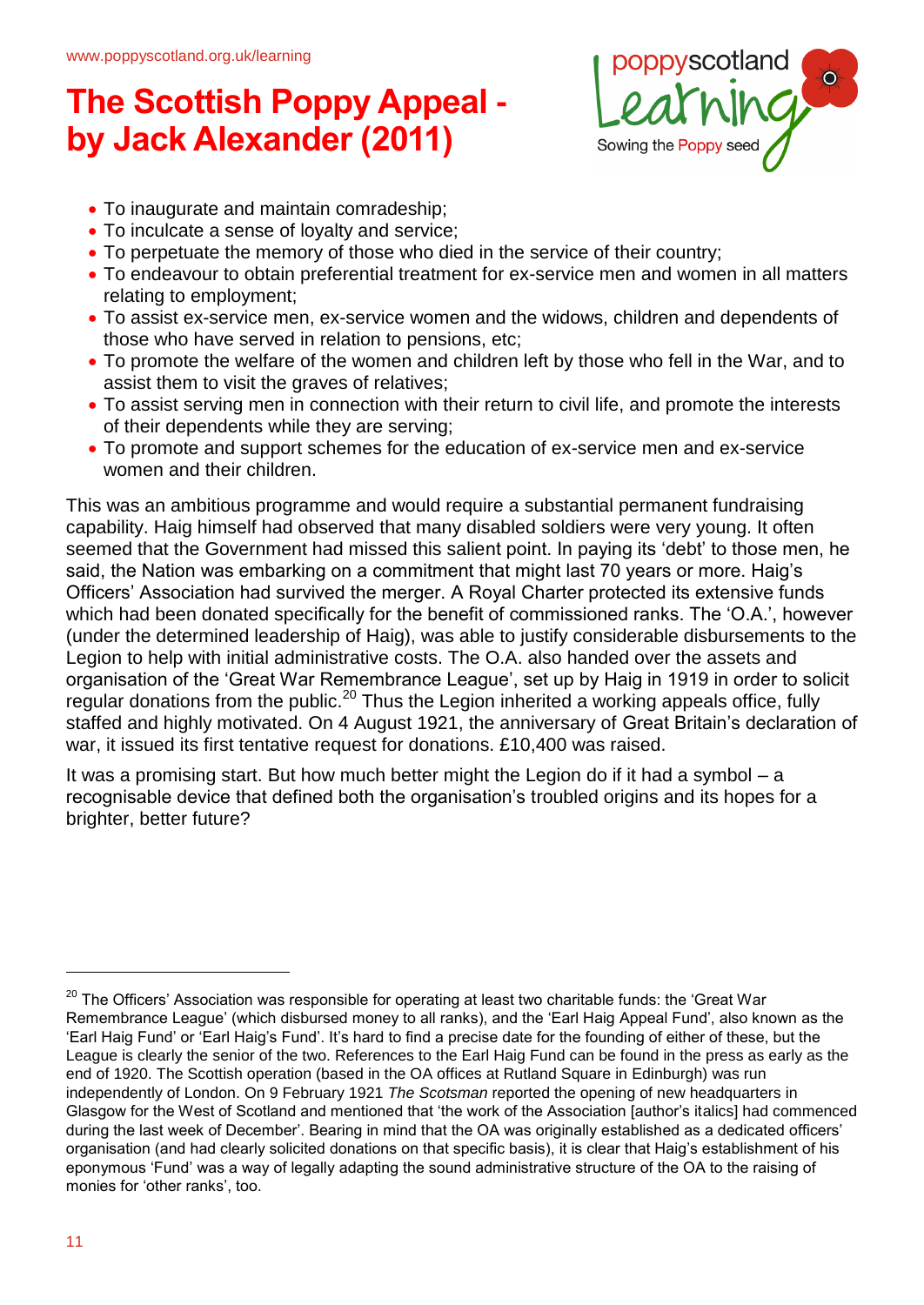

On 8 May 1919 Edward Honey, an Australian journalist, based in London, wrote to the London Evening News under the pseudonym 'Warren Foster' suggesting a short respectful silence at the eleventh hour to commemorate the first anniversary of the Armistice. 11 November 1918 had been disrupted by noisy street celebrations, fuelled by alcohol and a prevailing spirit of unconfined relief.

Honey shared the view of many war widows and bereaved parents who had written to the press over the following days, asking for some simple consideration in the future and some sober public recognition of their deep, abiding sense of loss.

One such parent was Sir Percy Fitzpatrick, whose son, Percy, had been killed in France with the South Africans in December 1917. His letter was forwarded to the King, who on 7 November 1919, proclaimed 'that at the hour when the Armistice came into force, the eleventh hour of the eleventh day of the eleventh month, there may be for the brief space of two minutes a complete suspension of all our normal activities … so that in perfect stillness, the thoughts of everyone may be concentrated on reverent remembrance of the Glorious Dead'.

In 1919 and 1920 Armistice Day passed quietly. War Memorials had begun to appear across the country, commemorating the dead of cities, towns, villages, schools, universities and even private companies. They provided a focal point for communities to gather and remember. Families and friends of the 'Fallen' were joined by local dignitaries, whose presence lent an air of respectful formality. The local minister or priest would be invited to preside. A bugler would play The Last Post and Reveille. The ceremony that we still recognise today was not designed: like the poppy, it evolved – from bud to bloom, then dying, to bloom again each year.

In 1921 Douglas Haig announced that he was anxious that 11 November become a real 'Remembrance Day', in which connection he proposed to launch several schemes in aid of his latest appeal for ex-service men. The Earl Haig Fund, operated under the auspices of the Officers' Association and, primed with a considerable personal donation, would assist in getting the project off the ground. Among the initiatives was a suggestion that everyone wear a 'Flanders Poppy' as 'a sign of reverence to the many thousands of our heroes who rest beneath this flower in Flanders fields'. $21$ 

The idea was not original. It was the inspiration of an American woman, Moina Belle Michael, who was employed as a secretary at New York's YMCA headquarters, a convenient place for service men to meet their loved ones before embarking for France. On the morning of 9 November 1918 a young soldier left a copy of the Ladies Home Journal on her desk. As she browsed through the magazine she came across an illustrated poem, written by a Canadian medical officer, John McCrae, who had died of pneumonia at Wimereux, near Boulogne, nine months earlier. Originally published in Punch on 8 December 1915 as In Flanders Fields, it now appeared under the title We Shall Not Sleep:

 $21$  Letter to the Secretary of the British Legion. Reported widely in the national and local press. See, for example, The Scotsman, 5 October 1921.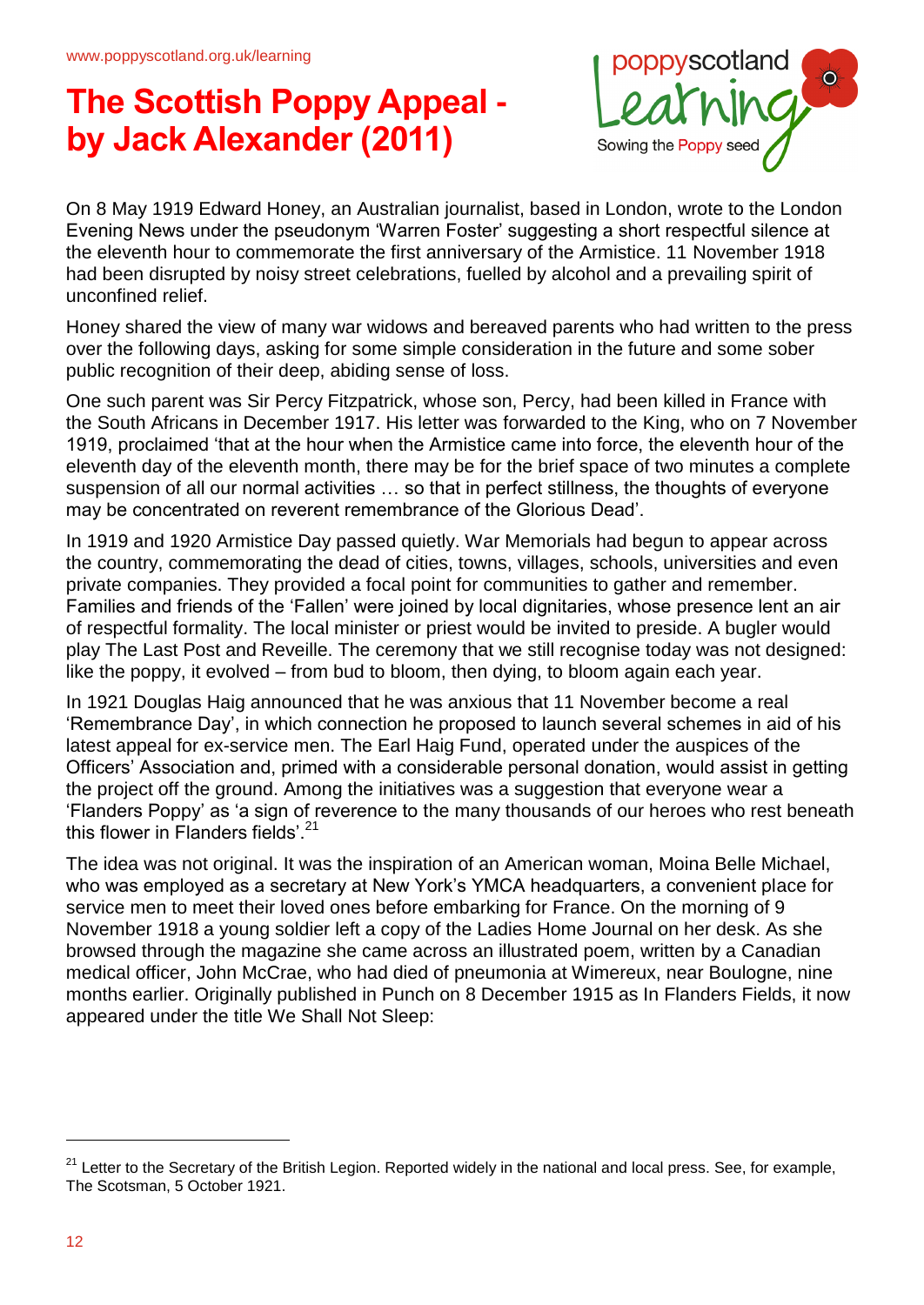

In Flanders fields the poppies blow Between the crosses, row on row, That mark our place: and in the sky The larks, still bravely singing, fly Scarce heard amid the guns below.

We are the Dead. Short days ago We lived, felt dawn, saw sunset glow, Loved, and were loved, and now we lie In Flanders fields.

Take up our quarrel with the foe: To you from failing hands we throw The torch: be yours to hold it high! If ye break faith with us who die We shall not sleep, though poppies grow In Flanders fields. $^{2}$ 

Moina Michael was struck by the final verse, interpreting it as nothing less than a personal challenge. She felt she was being called by McCrae and by countless thousands of other soldiers who had passed the torch from their dying hands. She made a personal pledge never to 'break faith' and resolved always to wear a red poppy to remember the dead. She also scribbled a heartfelt response to McCrae's deathless verses:

Oh! you who sleep in Flanders Fields, Sleep sweet - to rise anew! We caught the torch you threw And holding high, we keep the Faith With All who died. We cherish, too, the poppy red That grows on fields where valor led;

It seems to signal to the skies That blood of heroes never dies, But lends a lustre to the red Of the flower that blooms above the dead In Flanders Fields.

And now the Torch and Poppy Red We wear in honor of our dead. Fear not that ye have died for naught; We'll teach the lesson that ye wrought In Flanders Fields.

 $^{22}$  McCrae's final intention for the first line remains uncertain. A 1916 autographed manuscript version of the poem reads as follows:' In Flanders Fields the poppies grow'. See John McCrae, In Flanders Fields and Other Poems (London, 1919)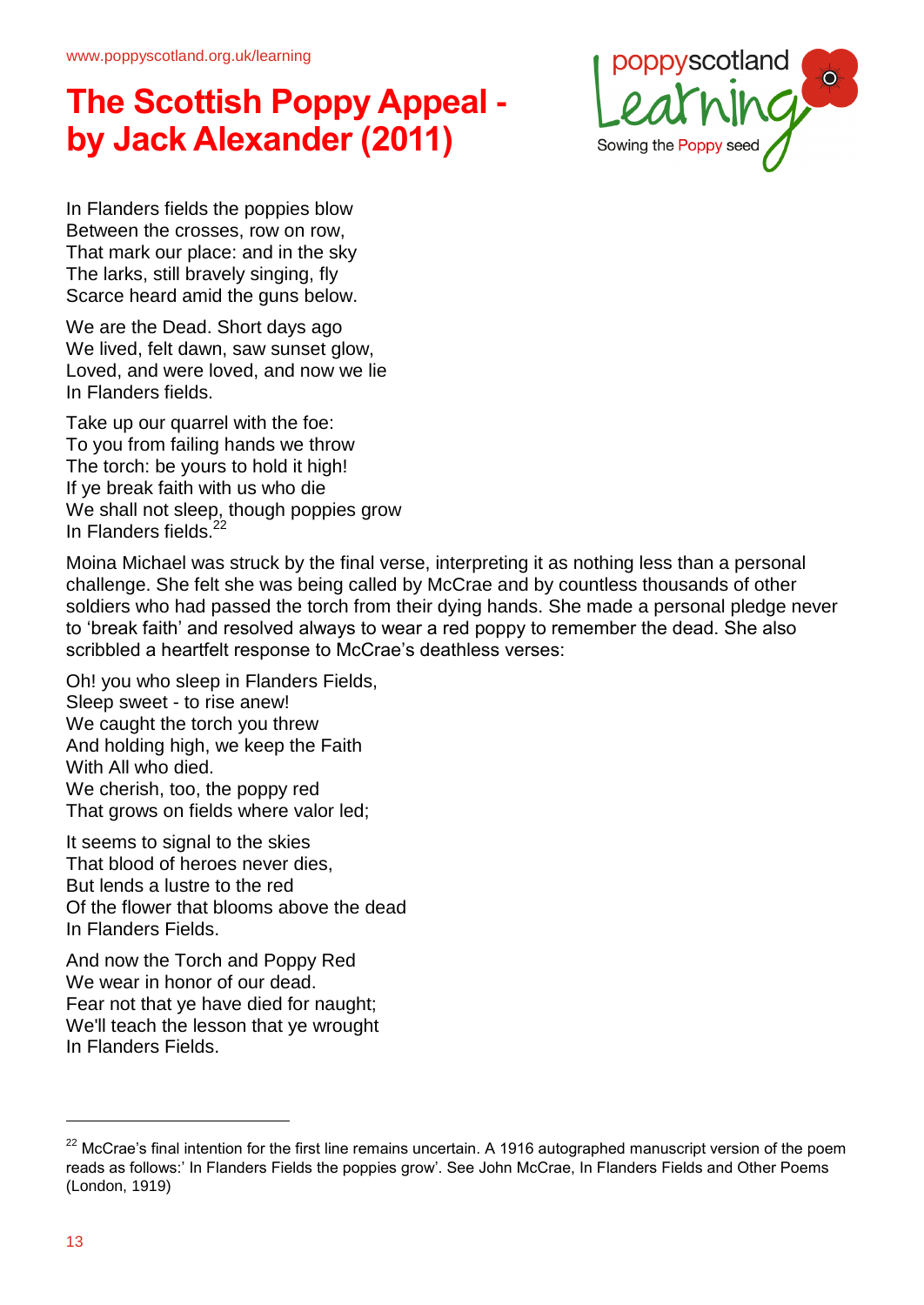

A conference was taking place that day. In gratitude for the effort she had made to brighten up the room with flowers, three of the delegates gave her a cheque for ten dollars. She showed them McCrae's poem and told them she was going to use the money to buy some red poppies, which she finally found at lunchtime in Wanamaker's department store – one large and twentyfour small, made of fine red silk. When she returned to the office, delegates crowded round demanding poppies to wear. Encouraged by this response, Moina began a personal crusade to promote the poppy as the United States' official symbol of Remembrance. In spite of numerous setbacks, she finally persuaded the Georgia branch of the newly-formed American Legion to adopt the flower in 1920. A few weeks later, on 29 September, the National American Legion convened in Cleveland and ratified the decision.

That meeting was attended by Anna Guérin, a representative of the French YMCA. Anna was profoundly moved by Moina Michael's story. She also saw the fundraising potential. On her return to France she founded the American and French Children's League, organising women, children and disabled veterans to make artificial poppies out of paper and cloth. These were then sold to the public with the proceeds directed to the restoration of devastated areas close to the old front line. In 1921 she visited the London headquarters of the Legion and invited Sir Herbert Brown, Chairman of the Appeals Department, to visit her little office in Paris. Brown returned with a favourable report and in an act of uncharacteristic boldness the Finance Committee sanctioned the purchase of nine million poppies. Selling such a quantity would be difficult – unless the initiative were publicly commended by someone of the standing of Field-Marshal Earl Haig. On 28 October Haig dispatched letters to the editors of the principal British newspapers. This one was sent to The Scotsman:

As you know, November 11, Armistice Day, is the day on which is observed that most impressive two minutes' silence of reverence for those who gave their lives for us in the Great War. This being so, it has been decided to call it 'Remembrance Day'.

For the benefit of my appeal for ex-service men of all ranks – viz., the British Legion – we have decided on that day to sell, through the assistance of ladies in all towns and districts of Scotland, artificial red poppies, this being the flower more associated with the war than any other. It was a Canadian officer who wrote –

If ye break faith with us who die We shall not sleep, though poppies grow In Flanders fields.

The poppies will be made by women and children in the devastated areas of France, by which these sorely stricken people will benefit; the profits made on the sale will alleviate a large amount of distress amongst our own ex-service men and their dependents, and the widows and orphans of those who died.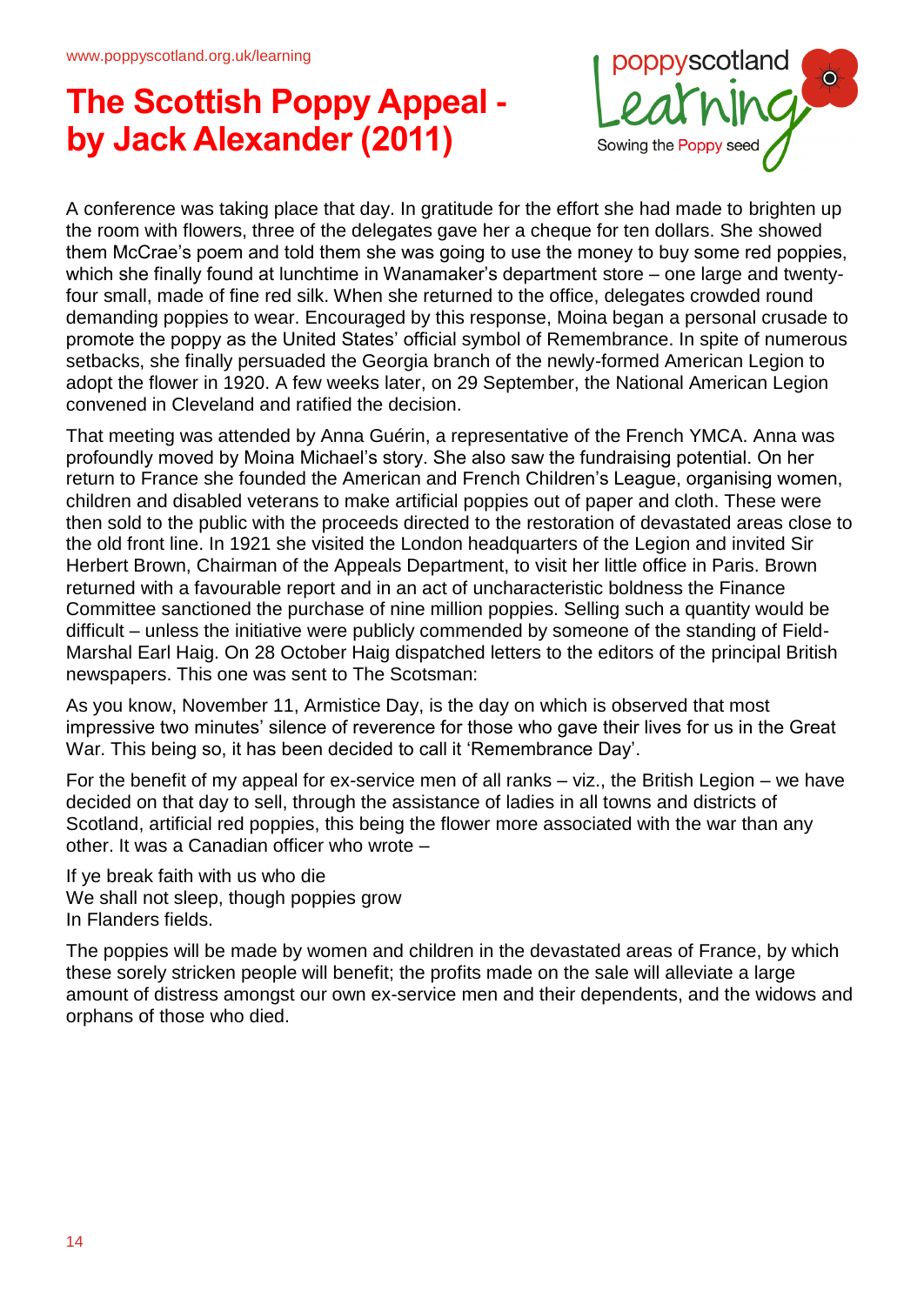

I look upon this proposal not by any means in the nature of an ordinary flag day, but as a day of remembrance, on which I hope every member of the community will wear a poppy as a token of respect for the fallen, and a sign that the memory of those heroes is, and always will be, with  $\overline{115}^{23}$ 

Less widely publicised was Haig's personal guarantee against the Legion losing money on the scheme at this first attempt. Effectively, he had promised to pay for the poppies.

Scotland again asserted its independence. North of the border the Appeal was launched under the direct control of the Earl Haig Fund, which assumed a similar role to that of the British Legion's Appeals Department. The British Legion Scotland had no involvement, other than providing collectors from among its members. Monies raised were held in trust by the Officers' Association and directed towards the British Legion Scotland as and when they were required. The segregation of responsibility was important. The Legion in Scotland handled 'general welfare', including the important issues of pensions and resettlement, while the Earl Haig Fund concentrated on 'benevolence'.<sup>24</sup>

Of course the O.A. and the O.A. Scotland were the same organisation. The Royal Charter was granted on the basis that the O.A. would be raising funds for the benefit of commissioned ranks. That was the fundamental raison d'etre. Officials of the O.A. in London took a very strict reading of this. Hence, when the Poppy Appeal (ie an Appeal for all ranks) was organised on a formal footing, they felt bound by the Charter to opt out of direct involvement in fundraising.

North of the border (where a different team of officials was in charge) a more flexible approach was adopted. The Scottish team clearly took the view that since funds raised by the Poppy Appeal would ultimately benefit officers and their dependants (as well as other ranks), there was no obstacle to the O.A. in Scotland becoming involved in the Appeal - in the crucial form of the Earl Haig Fund, which they administered on Haig's behalf both north and south of the border. The inflexibility of the London O.A. may have been justified in law, but the Scottish branch's attitude was more charitable and more consistent with the absolutely pressing needs of discharged soldiers and the dependants of the dead. It is also possible that the officials of the O.A. in Edinburgh more faithfully echoed Haig's own Presbyterian sense of duty to the community than did their colleagues in London.

The first Poppy Appeal raised £106,000 across the United Kingdom – nearly three and a half million pounds in today's values. It was a staggering sum. The cost of mounting the Appeal was £24,000, most of which was accounted for by the purchase of Madame Guérin's poppies. If the Appeal was to be conducted on an annual basis, then it made sense for the Legion to set up its own manufacturing base. If that could involve the employment of ex-service men, then so much the better. Applications were invited from prospective poppy makers.

<sup>23</sup> *The Scotsman*, 29 October 1921.

 $24$  See George Malcolm of Poltalloch, We Will Remember – Historical Record of the British Legion Scotland (Edinburgh 1959). Having received its Royal Charter, the OA in England clearly felt uncomfortable in soliciting monies for other ranks. Hence the Poppy Appeal was 'outsourced' to the Legion. In Scotland the independent OA office clearly felt that there was sufficient legal and administrative separation between the OA (as defined by its Charter) and the OA in its role as 'trustee' and operator of the Earl Haig Fund.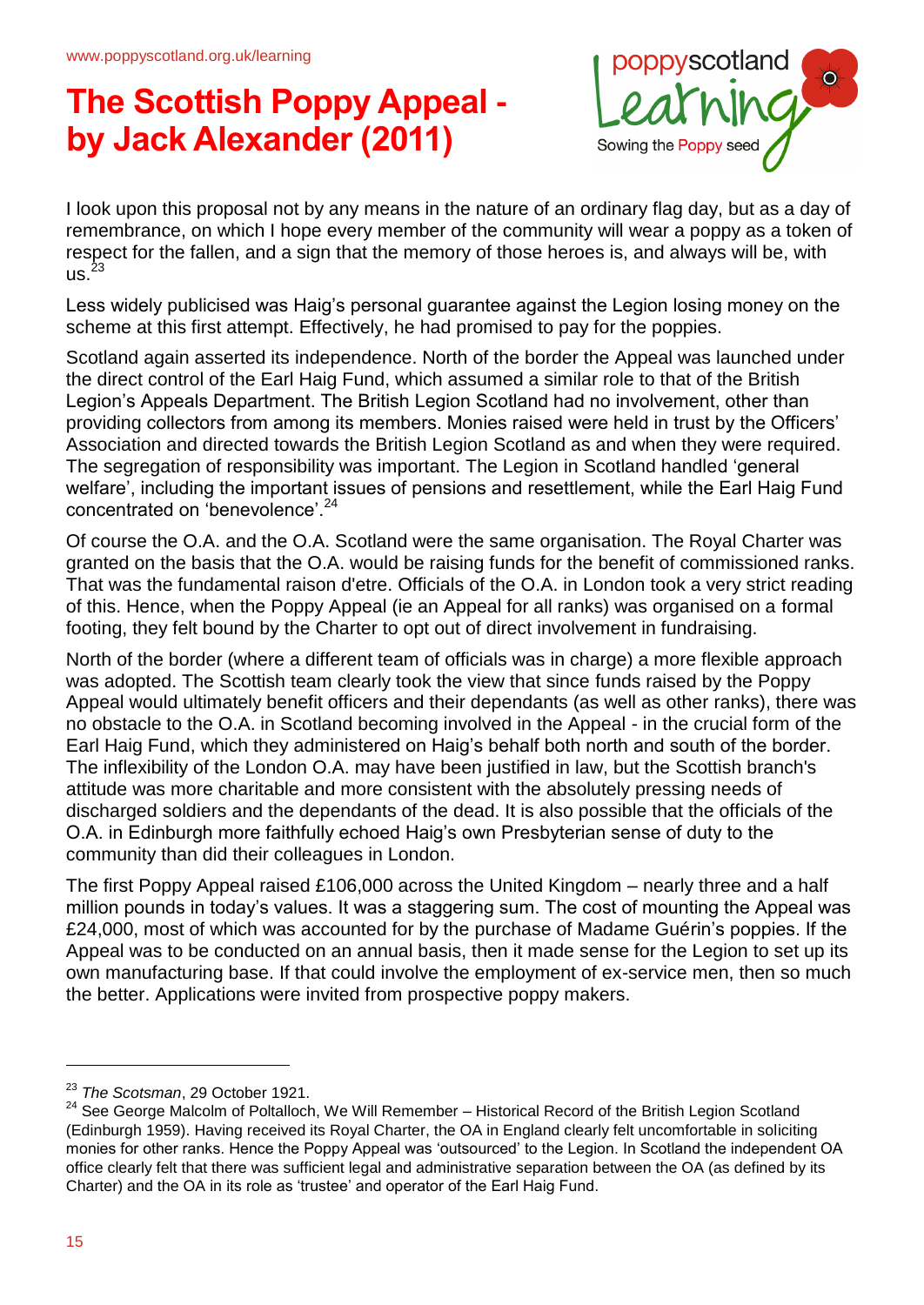

The winning respondent was Major George Howson, MC, founder of the Disabled Society, which was set up during the war to help discharged soldiers with severe injuries. Howson, an engineer by profession, was particularly interested in the development of artificial limbs. He suggested a simple process that would allow someone who had lost the use of an arm to assemble artificial poppies with one hand.

With a grant from the British Legion's Unity Relief Fund, he opened a small factory off the Old Kent Road in London, initially employing just five ex-service men. It was here that the first British poppies were made. Howson wrote to his parents:

I have been given a cheque for £2,000 to make poppies with. It is a large responsibility and will be very difficult. If the experiment is successful it will be the start of an industry to employ 150 men. I do not think it can be a great success, but it is worth trying. I consider the attempt ought to be made if only to give the disabled their chance.<sup>25</sup>

Within a few months the Disabled Society Poppy Factory (as it was known) was providing fifty severely disabled veterans with paid work, comradeship and a new sense of purpose. It was described as 'the cheeriest workshop in London'. Accompanied by music from a wind-up gramophone, each man produced a thousand poppies a day. Every poppy had the same black button centre, embossed with the familiar letters, 'HF' – for 'Haig Fund'. It was both a stamp of authenticity (to discourage counterfeits) and a simple monogram, a personal endorsement from the founder of the cause.

For its 1922 Appeal the British Legion ordered thirty million poppies, too many for the factory to provide. Additional manufacturers were contracted, and a major publicity drive was undertaken. £204,000 was raised – of which £170,000 was profit. New factory premises were acquired at Richmond Hill in Surrey, along with an adjoining estate, where houses were built for workers and their families. By 1925 190 ex-service men were employed and there was a waiting list of 300.

Scotland, lacking its own manufacturing base, was forced in the meantime to buy English poppies – at a cost of around £4,500 a year. It was February 1926 before Haig and his wife, Lady Doris, persuaded the Earl Haig Fund that Scotland needed a factory of its own. The building chosen was an old wood-chopping workshop at the Scottish Naval and Military Veterans' Residence, Whitefoord House, in Edinburgh's Canongate.<sup>26</sup>

 $25$  The letter is still in the British Legion's Poppy Factory at Richmond.

<sup>&</sup>lt;sup>26</sup> Whitefoord House was an independent charity, founded by two former officers in the Seaforth Highlanders, Charles Pelham Burn and Chilton Lind Addison-Smith. It was opened on 1 January 1911 in response to the plight of the many disabled and distressed former soldiers who were then living rough on the streets of Edinburgh. The need for such dramatic intervention is further evidence of the utter inadequacy of official provision in the years before the Great War.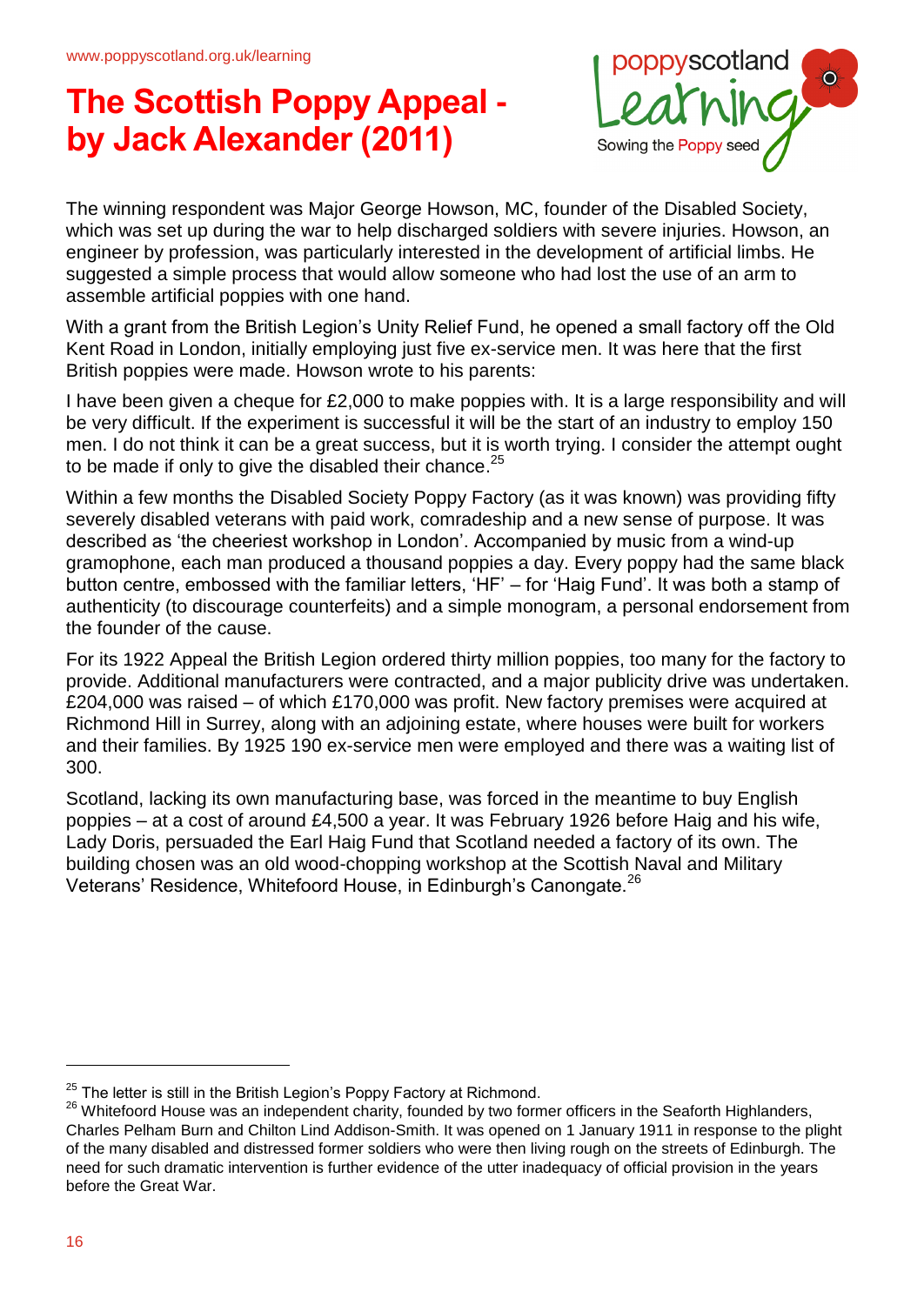

Lady Haig was as determined as her husband and production (using equipment initially provided by Major Howson) began in March. In the run-up to November's Poppy Appeal 28 men were employed in the Canongate. All were Scots, all were otherwise unemployable. Most were classified by the pension authorities as up to 80 per cent disabled; some were fully 100 per cent. Seventeen units of the Army were represented among the ranks, along with one man who had served in the Royal Navy.

As in England, there was already a long waiting list for any possible vacancy. The 1927 Appeal generated unprecedented demand, but Scotland's entire requirement of three million poppies was produced on time.

The Lady Haig Poppy Factory was not a charitable undertaking. It was a self-help movement, run on strict business lines. All employees were paid by results (an average of £2 15s a week): this was not welfare. Like their comrades at Richmond Hill, a growing workforce found work, wages, friendship and self-respect. All materials (including packing boxes) were sourced in Scotland. The manager was Colonel A.C.H. Maclean, who had served in the Great War with the Royal Scots and the fledgling RAF. Maclean explained production to a curious journalist:

There are quite a number of different processes to be gone through in the production of a single poppy. The silk flower has to be stamped out by a cutter, dyed, put through a machine to give it the crinkles and then made up into the flower. The centre has to be cut and stamped, coconut fibre put in, and the tips dipped in boiling wax to make the seed. The process, allowing for drying after dyeing, takes forty-eight hours.<sup>27</sup>

Each ordinary poppy cost about one penny to produce, and that was their notional price on the street. The Appeal organisers, however, encouraged collectors to ask for the 'utmost' that prospective buyers could afford. They also warned the Scottish public to beware of 'rival' poppies, mentioning no names, but undoubtedly referring to those circulated by the British Legion. Scottish poppies were distinguished from the start by a unique button centre, bearing the words 'Haig Fund' (which were later adopted in England, too). They were also distinguished by the absence of a leaf – more botanically correct than the English version and also cheaper to produce. All profits raised from the sale of Scottish poppies (and the increasingly popular poppy wreaths) were directed towards assisting Scottish veterans and their families. There were grants for rent, grants for clothes, grants for rail fares to job interviews, grants for false teeth, grants for funerals, grants (at Earl Haig's personal suggestion) for emigration. There was hardly a corner of Scottish life that the Haig Fund failed to lighten with what Haig himself once called its 'shining torch of hope'.

<sup>27</sup> *Sunday Post*, 17 April 1927.